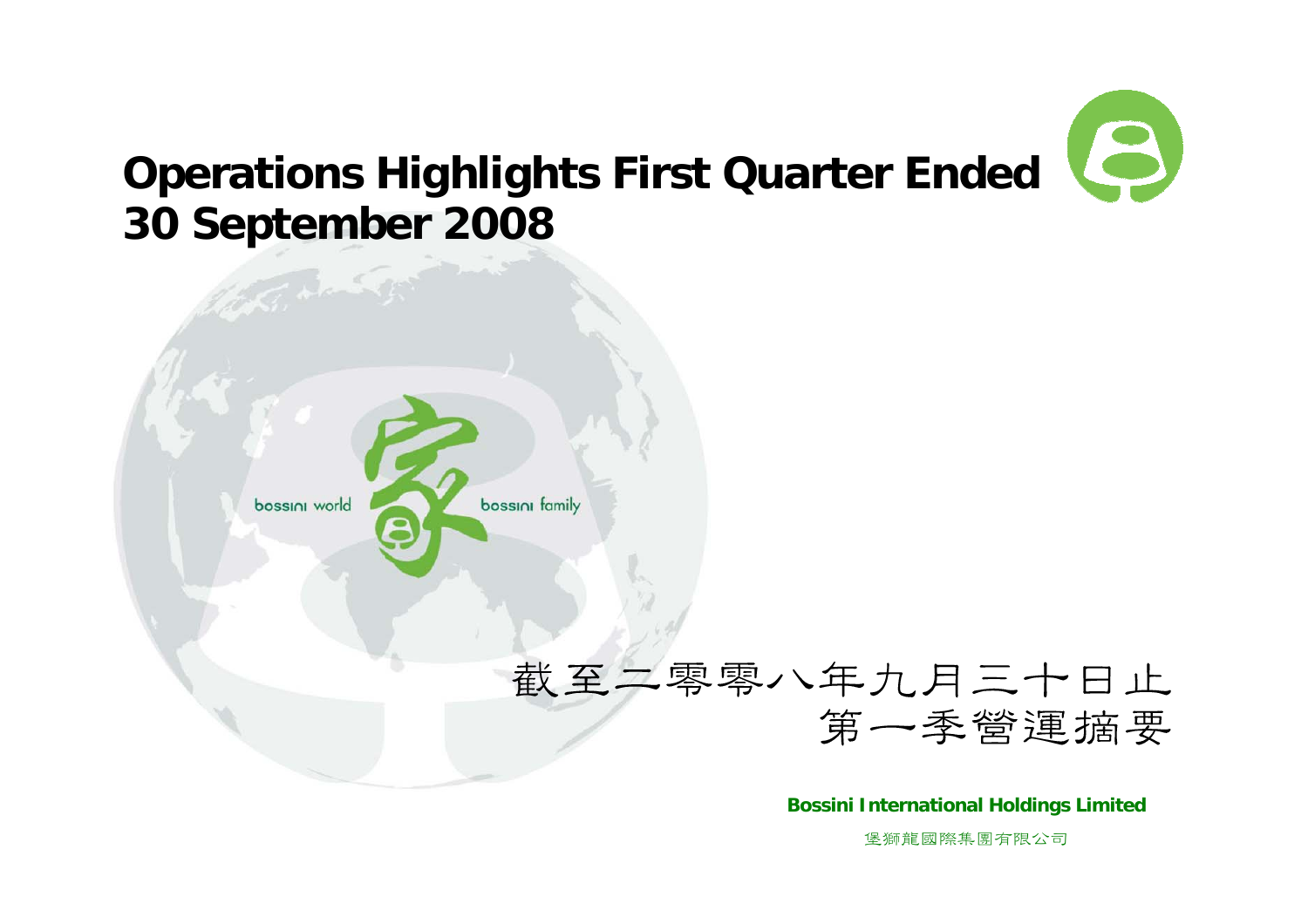### **group performance**



 *3 months ended 30 September 2008*

截至二零零八年九月三十日止三個月

*YOY change*

與去年同期比較之轉變

| Consolidated revenue 綜合收益           | $-3%$         |
|-------------------------------------|---------------|
| Consolidated gross margin (%) 綜合毛利率 | + 2% pts 個百份點 |
|                                     |               |
|                                     |               |
|                                     |               |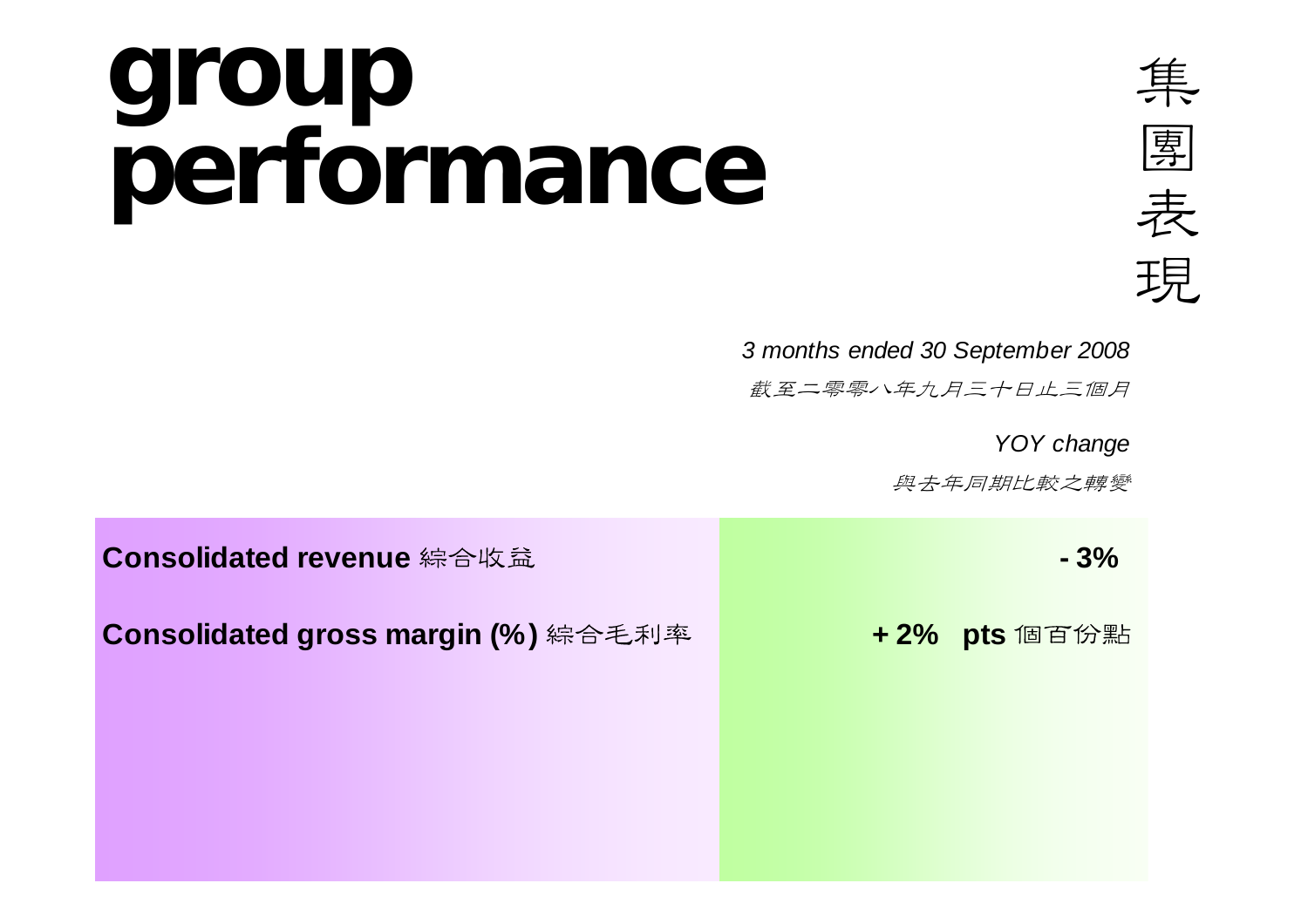# **regional performance**

 *3 months ended 30 September 2008*

截至二零零八年九月三十日止三個月

*YOY change in sales*

與去年同期比較之

銷售額轉變

| Retail & franchise total 零售及特許經營總計 |        |
|------------------------------------|--------|
| Hong Kong 香港                       | $+1\%$ |
| Mainland China 中國大陸                | $-8%$  |
| Taiwan 台灣                          | $-3%$  |
| Singapore 新加坡                      | $-3%$  |
| Malaysia 馬來西亞                      | $+52%$ |
|                                    |        |
|                                    |        |

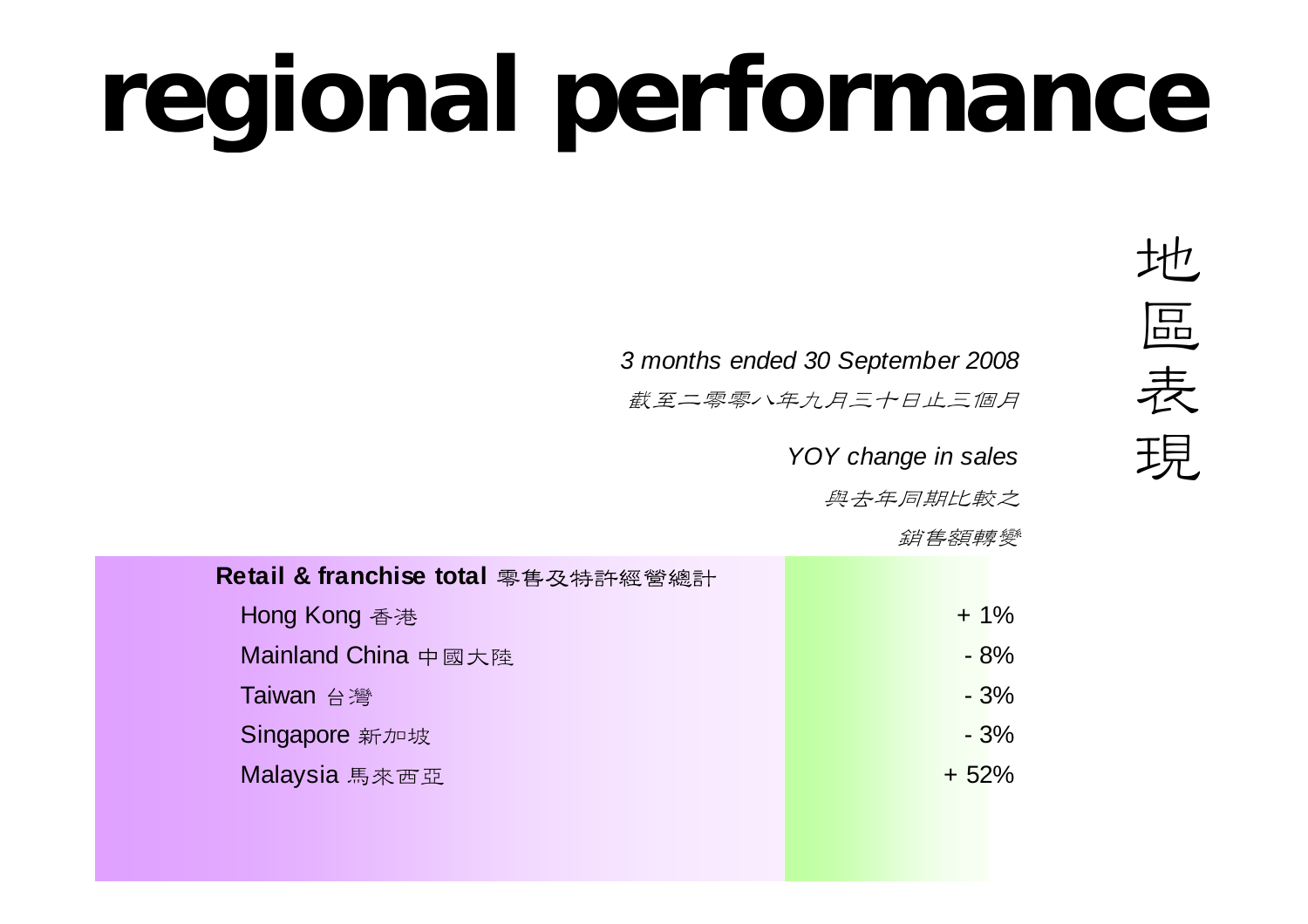## **regional retail same store sales and GP growth**

*3 months ended 30 September 2008*

截至二零零八年九月三十日止三個月

|                     | Sales 銷售額 | $GP \not\equiv \neq y$ |
|---------------------|-----------|------------------------|
| Hong Kong 香港        | $+6%$     | $+8%$                  |
| Mainland China 中國大陸 | $-3%$     | $+10%$                 |
| Taiwan 台灣           | $-10%$    | $-7%$                  |
| Singapore 新加坡       | $+2%$     | $+9%$                  |
| Malaysia 馬來西亞       | $+8%$     | $+6%$                  |
| Total 合共            | $+1%$     | $+5%$                  |

*Note:*<br>*Dote: Same store sales & GP growth are the comparisons of sales & GP of the same stores having full month operations in comparable periods***<br>同店銷售額及毛利增長為相同店舖於比較期內完整月份之銷售額及毛利比較**